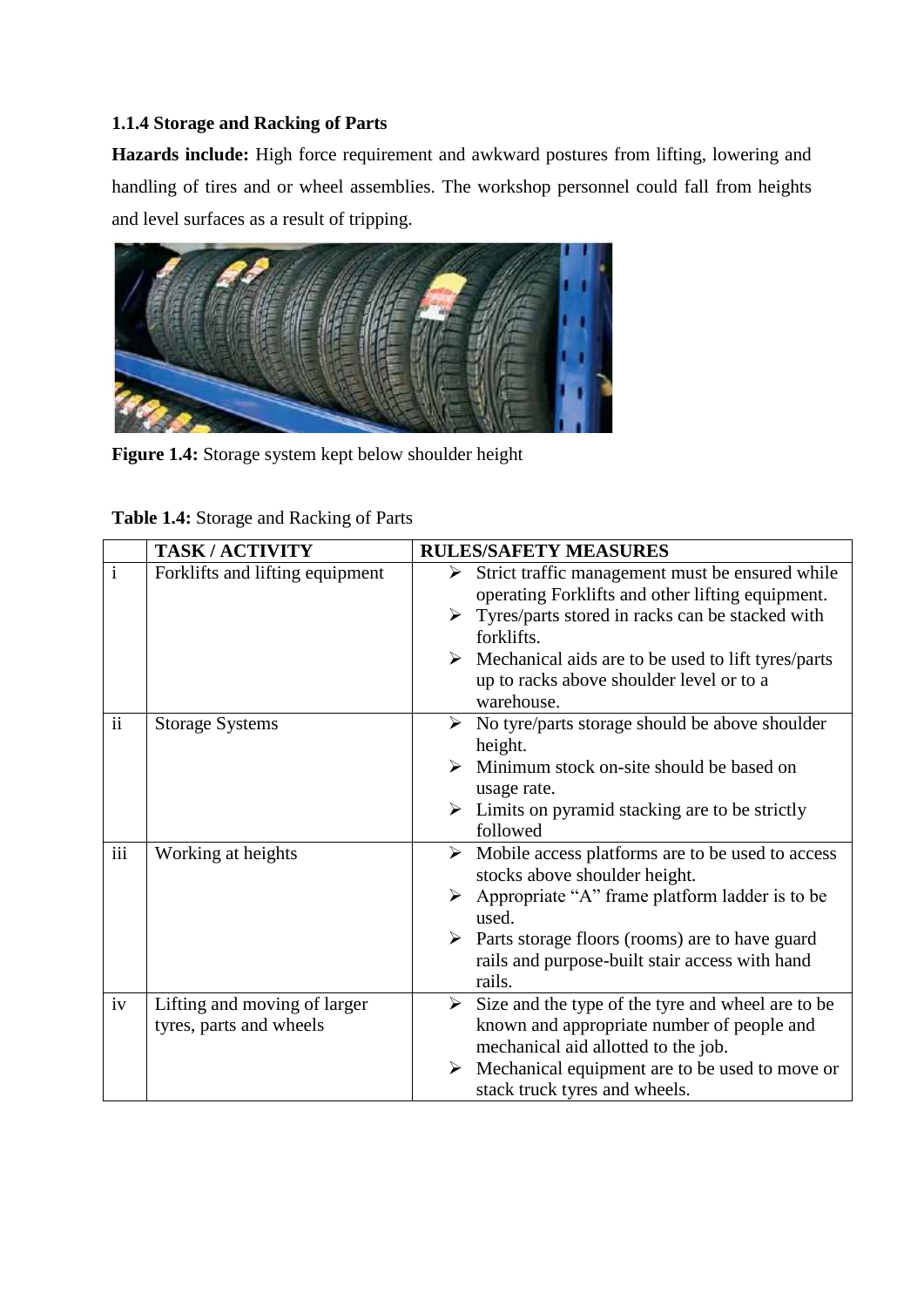### **1.1.5 Awkward Postures**

When work is done in an awkward posture, the body muscles are strained. When such position is sustained for a long time, the body could lock up and spinal injuries may occur. **Hazards:** Awkward or sustained postures could lead to employee injury.





**Figure 1.5:** High risk examples

| <b>Table 1.5: Awkward Postures</b> |  |  |  |
|------------------------------------|--|--|--|
|------------------------------------|--|--|--|

|                     | <b>TASK/ACTIVITY</b>     | <b>RULES/SAFETY MEASURES</b>                                                                                                                                                                           |
|---------------------|--------------------------|--------------------------------------------------------------------------------------------------------------------------------------------------------------------------------------------------------|
| $\mathbf{i}$        | Working under the bonnet | $\triangleright$ Working positions adopted should be<br>between the shoulder and the knee.                                                                                                             |
|                     |                          | $\triangleright$ Work should be carried out close to<br>the body.                                                                                                                                      |
|                     |                          | $\triangleright$ Forces required to carry out a job<br>must be low.                                                                                                                                    |
|                     |                          | $\triangleright$ Postures are not held for a long<br>duration.                                                                                                                                         |
|                     |                          | $\triangleright$ Lifting appliances are to be employed.                                                                                                                                                |
|                     |                          | $\triangleright$ Vehicles are designed with<br>maintenance access and mechanics<br>manual handling needs in mind, to<br>minimize the risk of injury.                                                   |
| $\ddot{\mathbf{i}}$ | Working under a vehicle  | $\triangleright$ This may be done by differing height<br>vehicle hoists, platforms for employee<br>to stand on, use of ground pits, and<br>safely changing and holding the<br>position of the vehicle. |
|                     |                          | $\triangleright$ Forces required to carry out a job                                                                                                                                                    |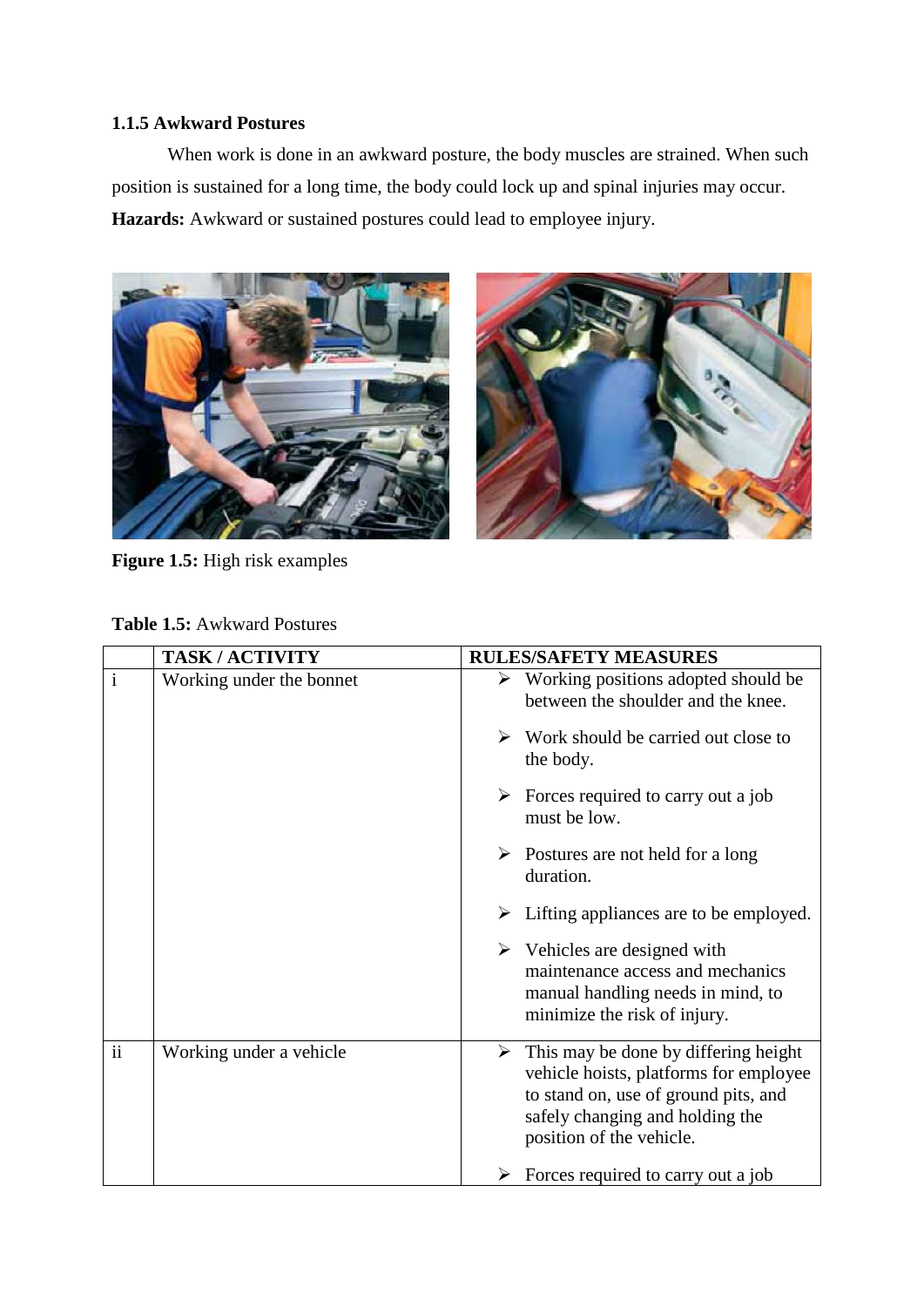| must be low.                                                                                                                                         |
|------------------------------------------------------------------------------------------------------------------------------------------------------|
| $\triangleright$ Postures are not held for a long<br>duration.                                                                                       |
| $\triangleright$ Lifting appliances are to be employed.                                                                                              |
| $\triangleright$ Vehicles are designed with<br>maintenance access and mechanics<br>manual handling needs in mind, to<br>minimize the risk of injury. |

# **1.1.6 Handling Heavy Parts**

**Hazards:** High force and awkward postures while lifting, lowering and handling heavy components e.g. Wheel assemblies, engines, gearbox etc.





| Figure 1.6: Low risk examples |  |  |  |
|-------------------------------|--|--|--|
|                               |  |  |  |

**Table 1.6:** Handling Heavy Parts

|               | <b>TASK/ACTIVITY</b>                                                                    | <b>RULES/SAFETY MEASURES</b>                                                                                                                                            |
|---------------|-----------------------------------------------------------------------------------------|-------------------------------------------------------------------------------------------------------------------------------------------------------------------------|
|               | Removing gearboxes, transmissions,<br>rear axles, truck wheels and brake<br>drums, etc. | $\triangleright$ Manual handling aids are needed to<br>lift, lower, carry or drag heavy<br>components for all task undertaken.                                          |
|               |                                                                                         | $\triangleright$ The handling aids should be designed<br>to hold the components being worked<br>on in a comfortable working position<br>during repairs and maintenance. |
|               |                                                                                         | $\triangleright$ Floor surfaces are meant to be clear<br>and level allowing easy use of<br>handling aids.                                                               |
| $\mathbf{ii}$ | Removing and working on engines                                                         | Engines are removed with load rated<br>lifting equipment e.g. Hydraulic Crane,                                                                                          |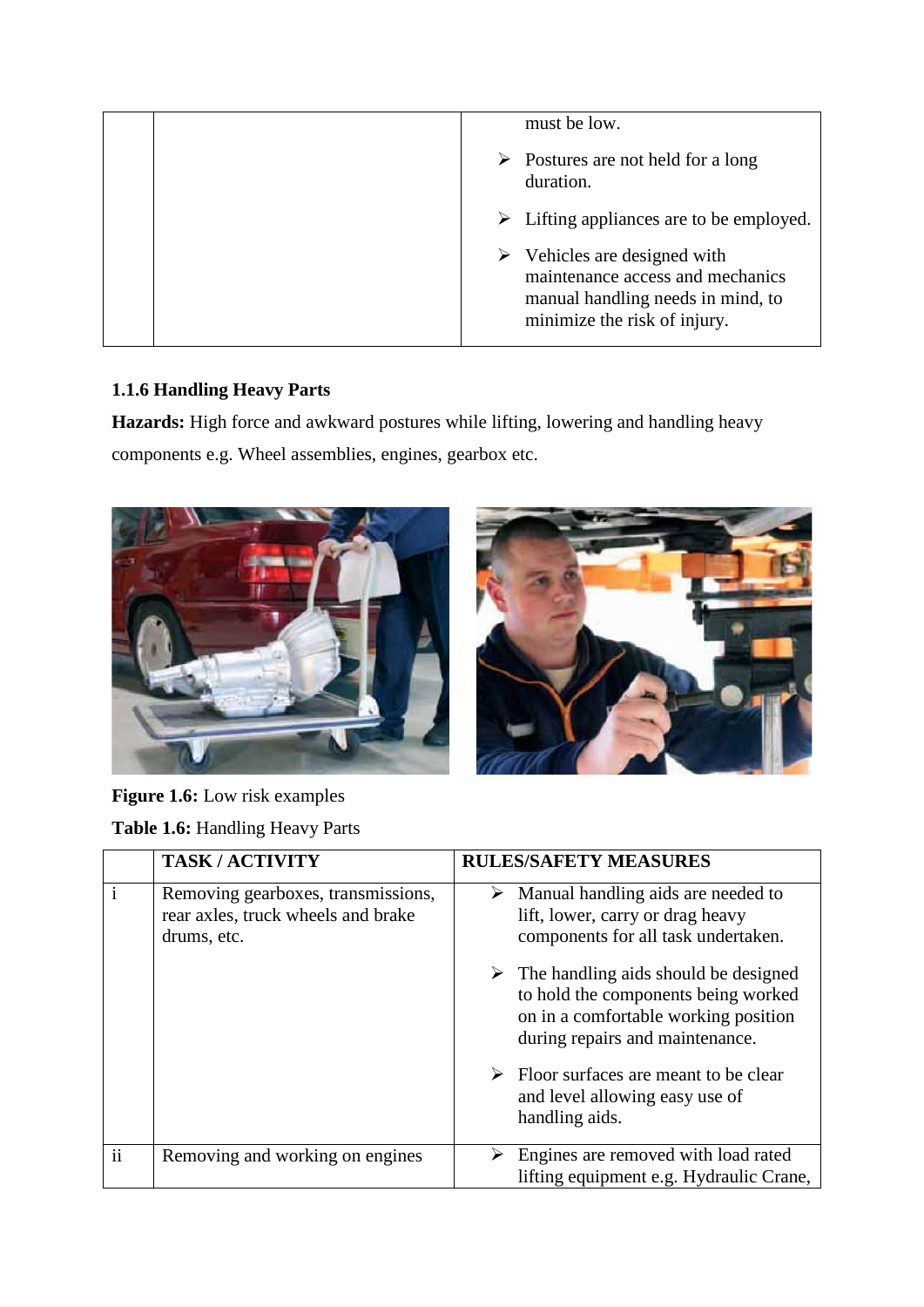### **2.0 WORKSHOP PLANNING AND LAYOUT**

#### **2.0 Sections in the Workshop**

#### **i. Receptionist & Preinspection:**

This is a space in an automotive workshop were clients are received. In addition to this, auto parts & accessories, demonstration specification sheets and promotion materials which are placed beside the reception desk are seen here. This space is divided for some functions:

### **a) Reception**

Registration and preinspection are done here and there should be enough space for car driving. This space is for clients visiting, and it is to prevent the unnecessary access of the clients into workshop. There should be interlinking rooms between reception and workshop to handle documentation (inspection papers, client's database and invoices) and coffee break room for clients.

#### **b) Coffee Break Room:**

This is the space where clients take rest during waiting for after-sale service on their cars, the space is provided with internet, TV, newspapers, magazines, coffee, and even snacks, etc. There should be a big glass wall between this room and workshop for clients to monitor the processes. In the corner of the room, promotion materials, such as catalogues, accessories for cars, small gifts, souvenirs for clients to purchase or enquiry could be put in place.

#### **ii) Part warehouse**

This space is for storage of auto parts, which can be minimum quantity for repair demands, or even clients can buy from the list of parts and accessories list directly. Some optional parts, such as alloy rims, special tyre, car beauty stuff can be put on a shelf near Coffee break room, or warehouse. There should be a warehouse office nearby the warehouse, to make sure a good control on stock calculation, and filing when in and out.

### **iii) Repair Space**

To carry out repairs, inspection, and maintenance on cars, the space should be divided into some independent spaces by functions. All tools and cabinet, pipes, should be well organized to let the space looked clean and well managed. If there is not enough floor space, an extendable workshop could be design with a lifting bridge which is used as second floor.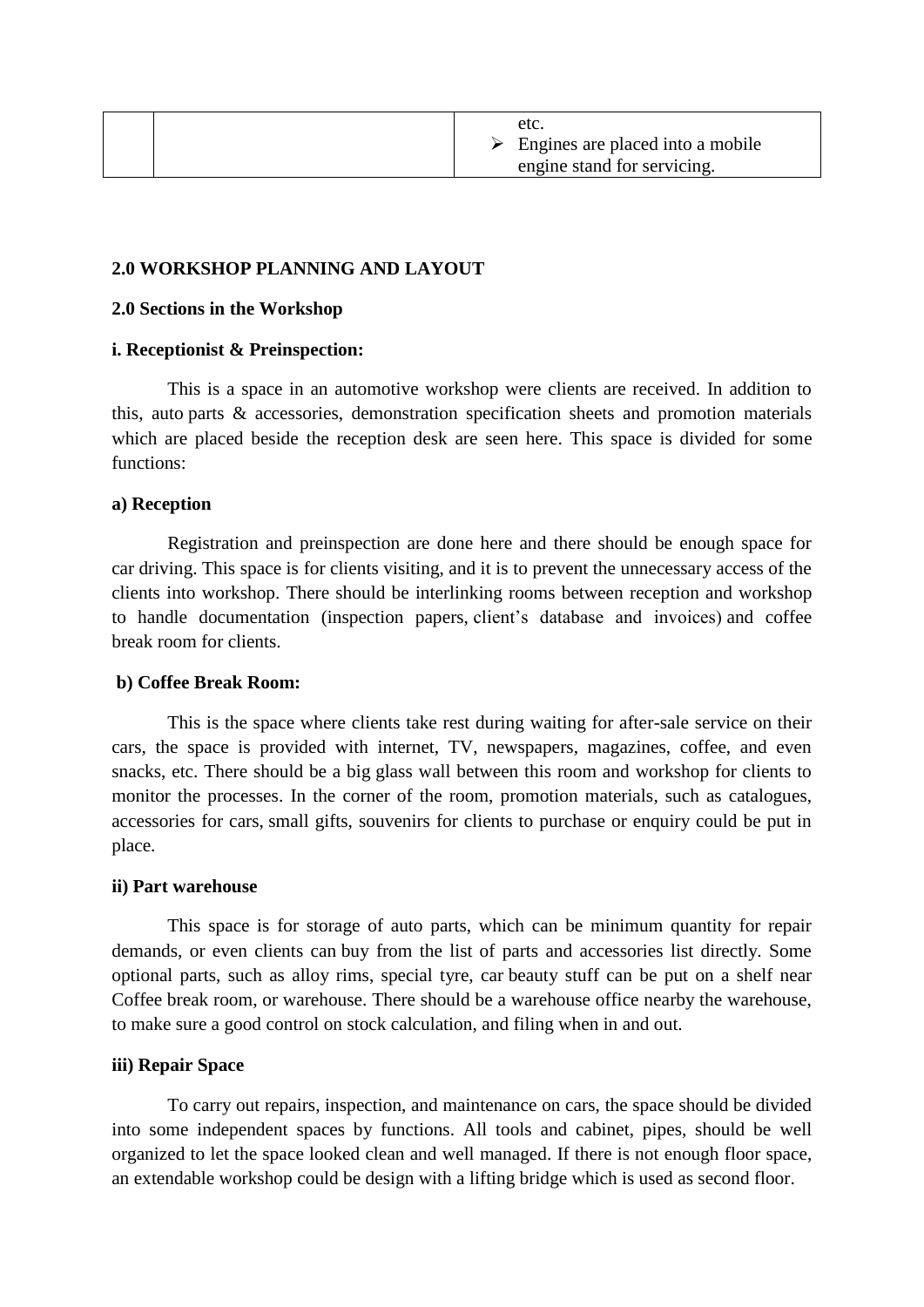### **iv) Management Offices space**

Administration space should be divided as an independent area. These areas should not be visible to clients and staffs. Also the same should apply to meeting rooms, training rooms, financial rooms etc. If there is second floor, these rooms will be better set up in the second floor.

### **2.1 Vehicle Maintenance Equipment**

Equipment used for vehicle maintenance are grouped below as follows:

## **2.1.1 Workshop Equipment**

- Air compressor
- Dryer
- Exhaust extractor system
- Gas Tank
- Air hose reel

## **2.1.2 Service Equipment**

- Car lift
- Body alignment
- Tyre Changer
- Spray booth
- Prep station booth
- Baking varnish lamp
- Vulcanizing machine
- Welding machine
- Lathe machine
- MAG welding
- Brake drum/disc cutting machine

## **2.1.3 Equipment for Examining /Testing**

- Wheel balancer
- Alignment
- Electrical headlight tester
- Vehicle brake tester
- Fuel Injector cleaner tester
- Engine analyzer
- Automotive emission analyzer
- Cylinder endoscope
- Automotive Electrical System Multifunction Test-bed
- Vehicle test line
- Vehicle chassis dynamo meter